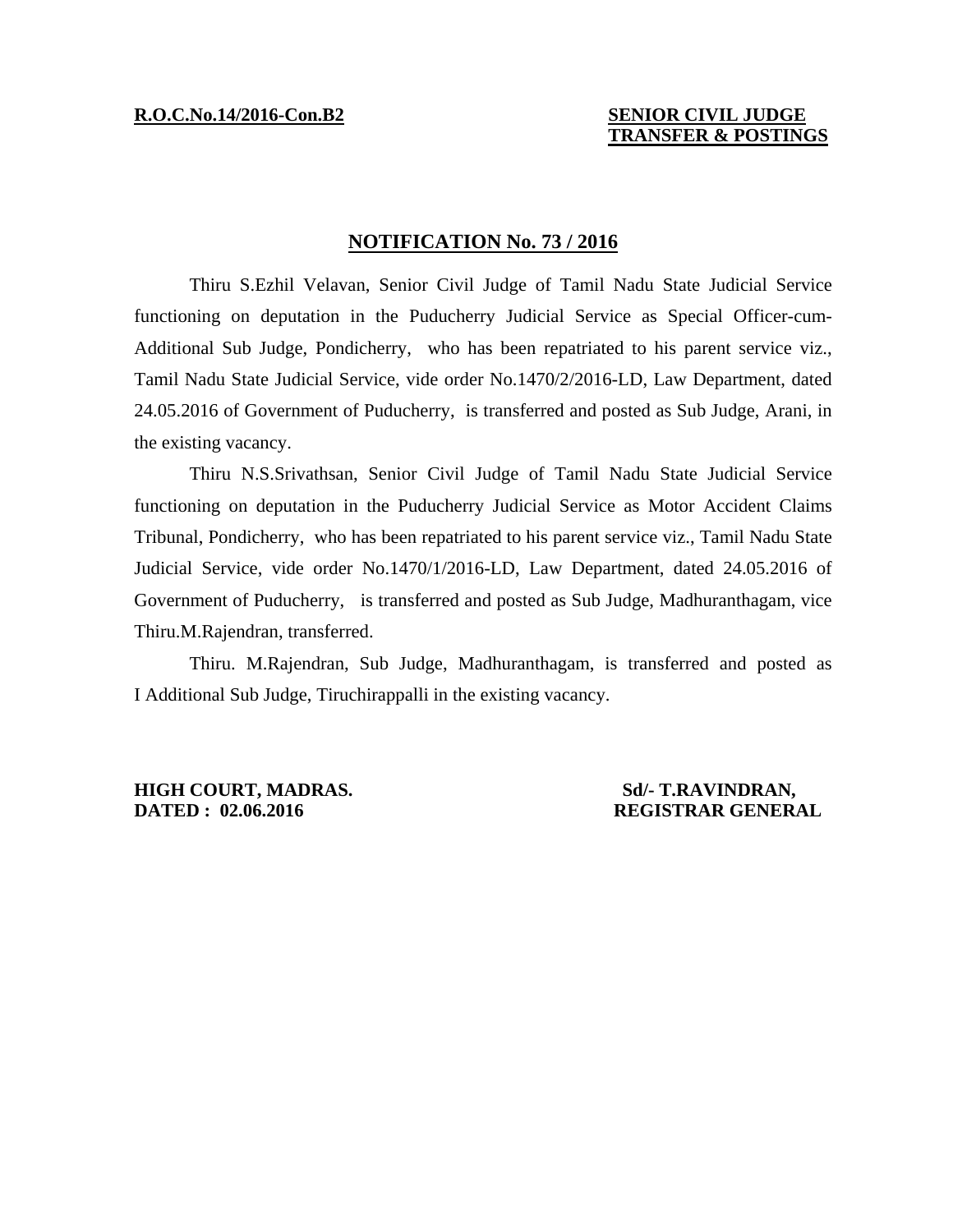## **R.O.C.No.14/2016-Con.B2**

## **OFFICIAL MEMORANDUM**

Sub: Courts and Judges – Senior Civil Judges – Transfer and postings - Notification issued - Joining instructions – Issued.

Ref: High Court's Notification No. 73/2016, dated : .06.2016 .............

Thiru S.Ezhil Velavan, Senior Civil Judge of Tamil Nadu State Judicial Service functioning on deputation in the Puducherry Judicial Service as Special Officer-cum-Additional Sub Judge, Pondicherry, who has been repatriated to his parent service viz., Tamil Nadu State Judicial Service, and posted as Sub Judge, Arani, in the High Court's Notification cited above, is required to hand over charge of his post to the Principal Sub Judge, Pondicherry and take charge of the post of Sub Judge, Arani, immediately, without availing full joining time.

 The Principal Sub Judge, Pondicherry is required to hold full additional charge of the post of Special Officer-cum-Additional Sub Judge, Pondicherry, until further orders.

 Thiru N.S.Srivathsan, Senior Civil Judge of Tamil Nadu State Judicial Service functioning on deputation in the Puducherry Judicial Service as Motor Accident Claims Tribunal, Pondicherry, who has been repatriated to his parent service viz., Tamil Nadu State Judicial Service, and posted as Sub Judge, Madhuranthagam, in the High Court's Notification cited above, is required to hand over charge of his post to the Chief Judicial Magistrate, Pondicherry and take charge of the post of Sub Judge, Madhuranthagam, from Thiru.M.Rajendran, Sub Judge, Madhuranthagam, immediately, without availing full joining time.

 On relief from the post of Sub Judge, Madhuranthagam, Thiru.M.Rajendran, who has been transferred and posted as I Additional Sub Judge, Tiruchirappalli, in the High Court's Notification cited above, is required to take charge of the post of I Additional Sub Judge, Tiruchirappalli, immediately, without availing full joining time.